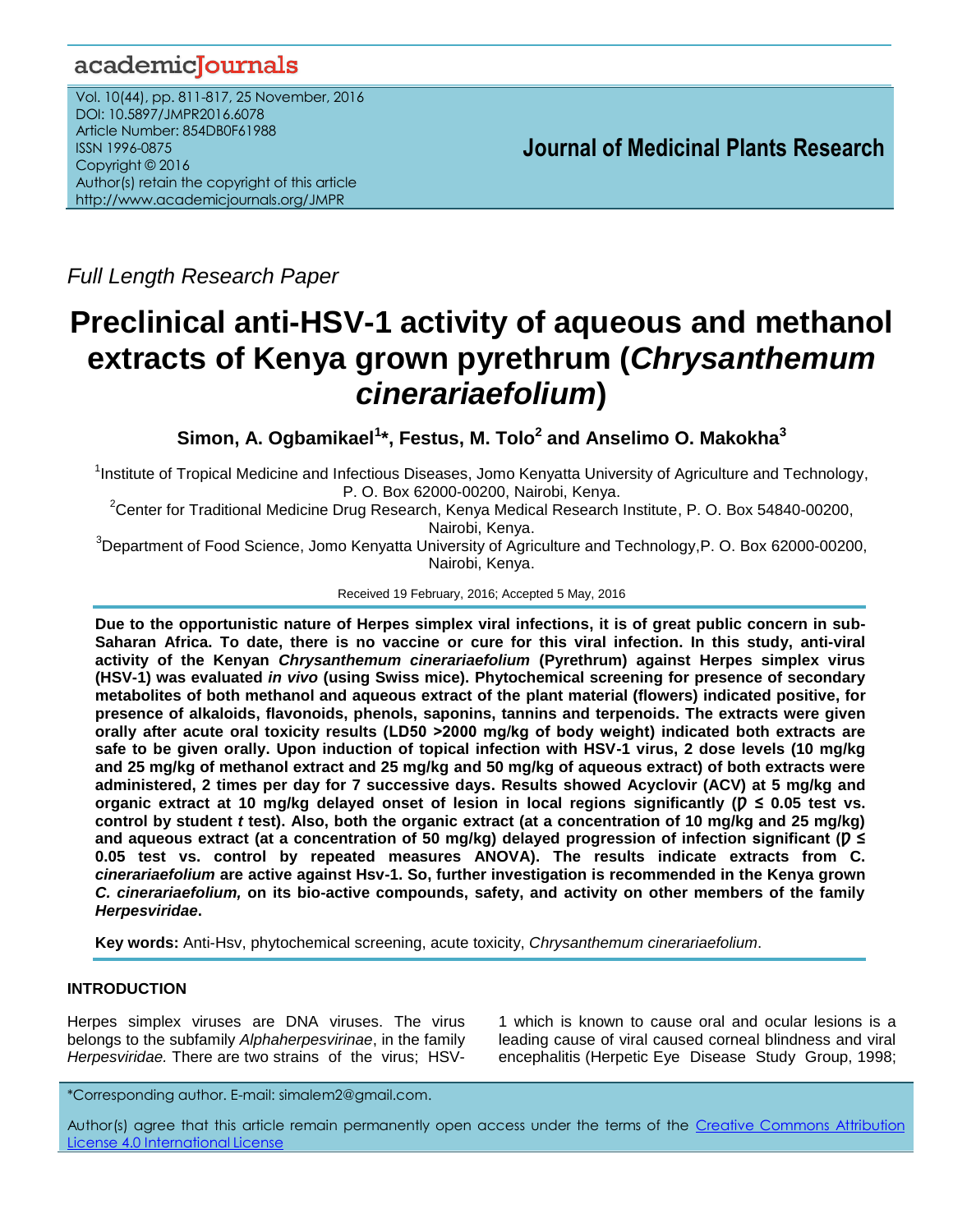Shoji et al., 2002). Whereas, HSV-2 is known to cause genital lesions and other serious diseases such as blindness, meningitis, and encephalitis (Connolly et al., 2011), with global estimates of 536 million infected persons with an annual incidence of 23.6 million cases among persons aged 15 to 49 years (Tronstein et al., 2011).

In sub-Saharan Africa, the prevalence in adults ranges from 30 to 80% of females and 10 to 50% of males. A considerable rate of prevalence is indicated in different regions of the world (Anzivino et al., 2009). Acyclovir (ACV) has been used for treatment and prophylaxis of this viral infection (Stranska et al., 2005), but until now, there is no vaccine or cure for HSV infections.

Currently, there is a growing public health concern due to emerging new diseases and the development of resistance by pathogens to the available therapies; such as Acyclovir resistance by HSV strains (Chen et al., 2000**;** Christophers et al., 1998; Coen et al., 1980; Schnipper et al., 1980; Looker et al., 2008). Therefore, there is a need to identify alternative therapies. Pyrethrum plant (*C. cinerariaefolim*) that belongs to the family of perennial plants *Asteraceae*, genus *Chrysanthemum* and species *C. cinerariaefolim* has insecticidal property. Its active insecticidal components are known as Pyrethrins (Morris et al., 2006).

This plant is cultivated widely in Kenya, Australia, Japan, India, New Guinea, Uganda and other countries (Greenhill, 2007). It is used abundantly in many pesticide products in or around buildings (Cox, 2002), crops, ornamental plants, pets and live stocks. Its toxicity is relatively low in humans and other mammals; toxicity in rats is indicated as 4000 times lower than Pyrethrins toxicity to the houseflies (Klaassen et al., 1996).

According to the study by Stanberry et al. (1986), Pyrerhrins exhibited *in vitro* anti HSV activity, the objective of this study was to determine the effect of total extract (methanol and aqueous extracts) derived from the flower of Pyrethrum plant against HSV-1 to identify a new candidate drug. This virus is more virulent and common (Xu et al., [2002;](http://www.ncbi.nlm.nih.gov/books/NBK47447/) Whitley *et* al., [1998\)](http://www.ncbi.nlm.nih.gov/books/NBK47447/) than HSV-2. Moreover, discoveries from this study would be opening a gate for further research on other members of the family *Herpesviridae*.

# **MATERIALS AND METHODS**

# **Ethical considerations**

The research was conducted in accordance with Kenya Medical Research Institute (KEMRI) guidelines on the international accepted conduct of experimental research and the internationally accepted principles for laboratory research. Approval was obtained from KEMRI Scientific and Ethical Review Unit (SERU) and Animal Care and Use Committee (ACUC) (KEMRI/ACUC/02.07.15).

# **Plant collection and preparation**

Flower heads of *C. cinerariaefolium* were collected from Kiambogo,

Nakuru County, Kenya (S 000 41 563', E 0360 25 196') in February 2015. It was air dried at room temperature in a dark room and deposited in the Center for Traditional Medicine and Drug Research (CTMDR) (KEMRI) herbarium with a voucher specimen deposited number Tolo/Mwitari/Keter/001. The plant material was then grinded using laboratory mill (Christy & Norris Ltd., Chelmsford, England) at the Center for Traditional Medicine and Drug research, KEMRI. The plant material was then packed in air tight polyethylene bags to prevent moisture and kept away from direct sunlight until extraction was performed. Percentage yield was calculated as follows.

#### **Extraction**

#### *Aqueous extraction*

Extraction process was carried out based on slight modification to the method indicated by Awoyinka et al. (2007). Two hundred grams (200 g) of the powdered plant material were soaked in 2000 ml of distilled water and placed in a water bath at 60°C. After 1 h it was decanted into a clean, dry 600 ml conical flask. Filtration was done through 2 layers of sterile gauze. The filtered extract was freeze dried in 200 ml portions using a Freeze Dryer (Edwards freeze dryer Modulyo). Finally, the powder was weighed, labeled and stored in an air tight 50 ml centrifuge tube at 4°C until use.

#### *Methanol extraction*

Extraction process was carried out based on a slight modification to the methods used by Parekh et al. (2005). Five hundred grams (500 g) of the dried powder plant material were soaked with 1700 ml methanol in a flat-bottomed 3 L conical flask at room temperature for 3 days in a dark room covered by cotton gauze. After 3 days, it was filtered using sterile cotton gauze and concentrated using a rotary evaporator (Büchi Rota vapor R-114) at 70°C. Finally, the extract was weighed and stored in a cap tight round bottom flack at 4°C until use.

# **Phytochemical screening**

Qualitative analysis in a tube test was carried out to screen for the presence of Alkaloids, Flavonoids, Phenols, Saponins, Tannins and Terpenoids according to the procedures indicated by Wagner (1993), Sofowora (1993), Mace (1963), Kokate (1994) and Segelman et al. (1969), and according the procedures indicated in the *Salkowski test* respectively.

#### **HSV-1 virus**

Virus stock was obtained from CTMDR laboratory. It was propagated *in vero* cells (kidney cells of African green monkey) and stored in -80°C freezer until use. Virus titer was determined by end point dilution assay *in vitro*, in Vero cells. Cells were seeded at a density of  $1\times10^5$  cells/well in 96 well plates and were grown in minimum essential media (MEM), at 37 °C under 5 % CO2 incubator for 24 h. After 24 h, the cells were 90% confluent and a virus dilution of 1:10 was prepared in PBS from the original 1 ml virus stock. Then the culture media was replaced with 100 µl PBS containing the virus dilution. The first column contained 1:10 virus dilution and a series of 3 fold dilution was transferred to the subsequent columns. The last 6 columns were used as cell controls. After allowing the virus to adsorb for 2 h, it was replaced with 100 µl maintenance media. Cytopathic effect (CPE) was monitored under light microscope for 2 days and recorded.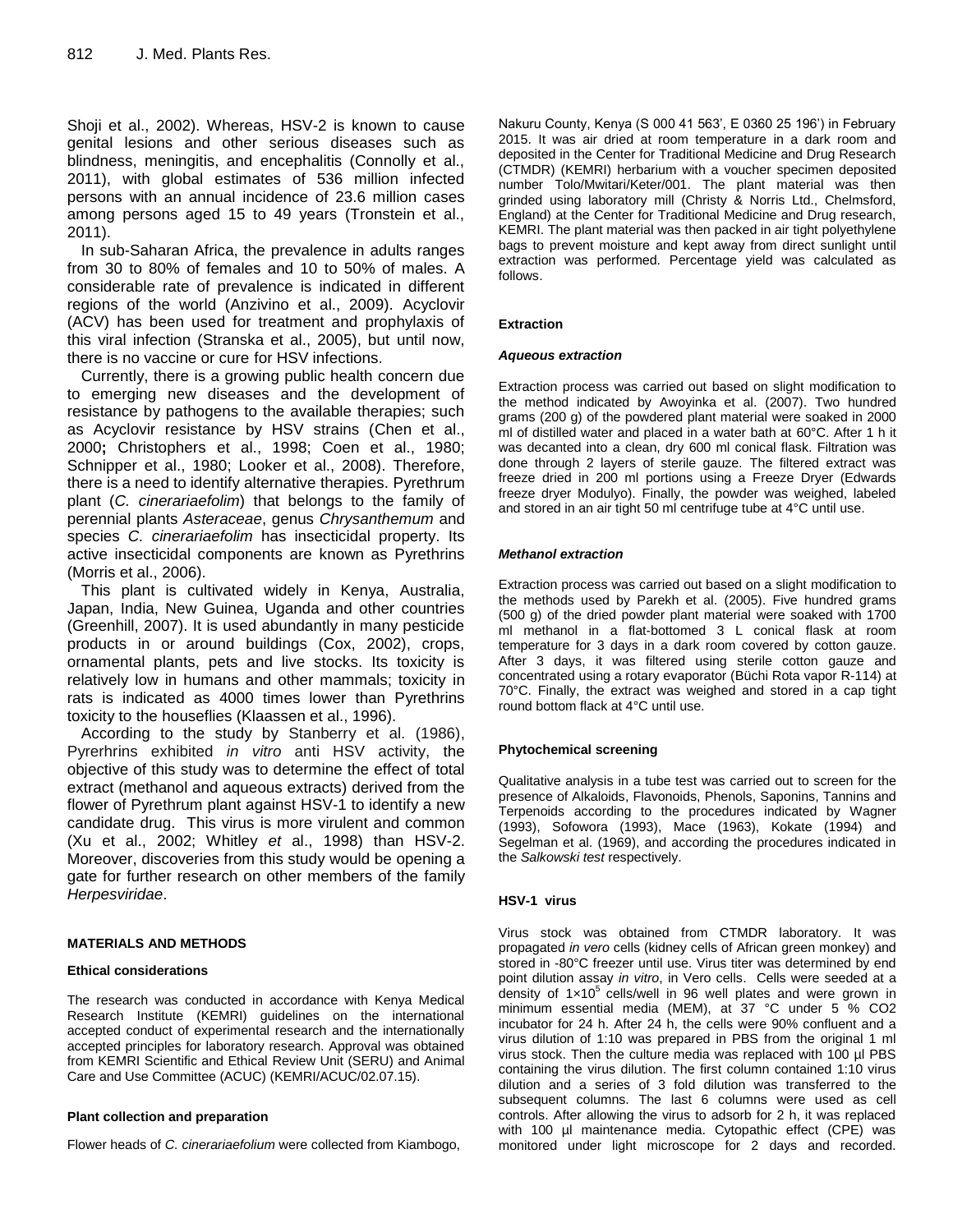| Treatment (mg/kg)       |    | Number of mice | <b>Outcome</b>                                      |  |
|-------------------------|----|----------------|-----------------------------------------------------|--|
| Placebo                 | 0  | 8              | Not infected/not treated/given water                |  |
| Control                 | 0  | 8              | Infected /not treated/given PBS with < 10% tween 80 |  |
| Acyclovir               | 5  | 8              | Infected/treated                                    |  |
| Methanol extract        | 10 | 8              | Infected/treated                                    |  |
|                         | 25 | 8              |                                                     |  |
| Aqueous extract         | 25 | 8              | Infected /treated                                   |  |
|                         | 50 | 8              |                                                     |  |
| Total number of animals |    | 56             | -                                                   |  |

**Table 1.** Design to test efficacy of *C. cinerariaefolium* in HSV-1 infected mice.

The TCID50 (50% Tissue Culture Infectious Dose) was calculated by Spearman and karber algorithm method. A pilot study was done on mice to determine infectious titer; groups of mice were infected with the virus topically starting with highest dilution and infectious titer was chosen rather than the lethal titer.

#### **Acute oral toxicity**

The toxicological study was conducted in KEMRI animal house laboratory. It was carried out according to the method described in Organization for Economic Co-operation and Development (OECD) guideline 423 which was adopted in 2001. The experiment was carried out on Swiss mice. Five male and female mice weighing 20  $g \pm 2$  g each were obtained from Kenya Medical Research Institute (KEMRI) animal house and left to acclimatize with the experimental room for 3 days. Each group contained 3 mice from the same sex. The animals were fed with standard feed and water in the course of the study. Both methanol and aqueous extracts of the plant material were administered by oral route in a single dose. The methanol extract was dissolved with Tween 80 < 10% and topped with PBS (Phosphate buffer solution). All the experimental mice received the initial dose of methanol and aqueous extracts at a concentration of 2000 mg/kg of body weight according to the guideline. Two control groups for each extract, a group of one sex were given PBS with < 10% Tween 80. The symptoms and weight were recorded before administration of the extract and during the first 30 min after administration and regularly during the first 24 h after treatment for 14 days daily**.**

#### **Anti-HSV-1 efficacy of** *C. cinerariaefolium* **in mice**

The experiment was performed in KEMRI animal house. A Total of fifty six female Swiss mice (for 2 sets of experiment), aged seven/six weeks from the KEMRI animal house were used. Mice were assigned into 7 groups; each group contained 8 mice. The mice were left to acclimatize to the experimental room housed in a clean shoebox cage, being provided adequate animal feed and clean water. A 2  $cm<sup>2</sup>$  area on each mouse was shaved with an electric hair shaver and the remaining fur on the shaved area was completely removed by a chemical depilatory VEET ® hair removal cream (ingredients declared are; Thioglycolic acid and Potassium hydroxide). Each mouse was assigned randomly into a group. This anti-viral evaluation was done according to the method described by Li et al. (1997).

The shaved area of all mice was wiped with 70% alcohol, and scratched superficially with a bunch of 27 gauge needle to breach the skin slightly to give scarified area of 1cm<sup>2</sup>. Then 5  $\mu$ l suspension of 10<sup>3</sup> tissue culture infectious dose (10 $3$  Tcid<sub>50</sub>/ml) wild type HSV-

1 was applied to the scarified area of the 48 mice. The remaining 8 mice were used as a placebo group; which were not infected nor given any drug or the extract and were only given water. Of the 48 mice 16 mice were used as a control, divided into two groups. The first group, a group of 8 mice, was used as negative control; the negative controls were handled in the same manner as the test mice, but were not treated with the extract or the reference drug ACV and only given PBS with ˂ 10% Tween 80. The second group was given ACV at a concentration of 5 mg/kg. It was used as a reference drug (positive controls) and was given to 8 mice.

Then the remaining 32 mice were divided into 4 groups, each group containing 8 mice. Two groups were given the methanol extract at a concentration of 10 and 25 mg/kg. The other two groups were given the water extract at a dose of 25 and 50 mg/kg of body weight. Experiment design is indicated in Table 1. The extracts and acyclovir were administered orally using oral gavage of 22 gauges (0.72 mm in diameter, 3.8 cm in length), starting 4 h after the initial infection for 7 days 2 times daily. The development of skin lesions was monitored every day for 10 days and mortality was monitored over a period of 30 days. Lesions were scored as follows; 0- no lesion, 2 vesicles in the local region, 4- erosion and/or ulceration in the local region, 6- mild zoster form, 8-zosteriform lesion and 10-serious zoster form lesion and death. The scoring of 0-2-4-6-8-10 is selected to avoid transition points where the score is 0 or 2, 2 or 4, 4 or 6, 6 or 8, 8 or 10. The infected mice were fed and observed for 30 days to determine mortality. In this experiment, the dose levels were chosen based on the cytotoxicity results, which indicated the aqueous extracts to be less toxic.

#### **Data analysis**

The student *t* test was used to evaluate the significance of difference between control and treated mice in mean times at which skin lesion was initially scored 2 (vesicles in local region) or 6 (zosteriform lesion) after infection. The repeated measures ANOVA (Benferroni) was used to analyze the interaction between extracts and ACV treatment in mean skin lesion for 3 to 10 days after infection (Li et al., 1997). A  $$ statistically significant. All analysis was done using statistical analysis software SPSS (V. 17)

# **RESULTS**

#### **Percentage yield of aqueous and methanol extracts**

The results of the yield of both aqueous and methanol extracts from Pyrethrum flowers are presented in Table 2.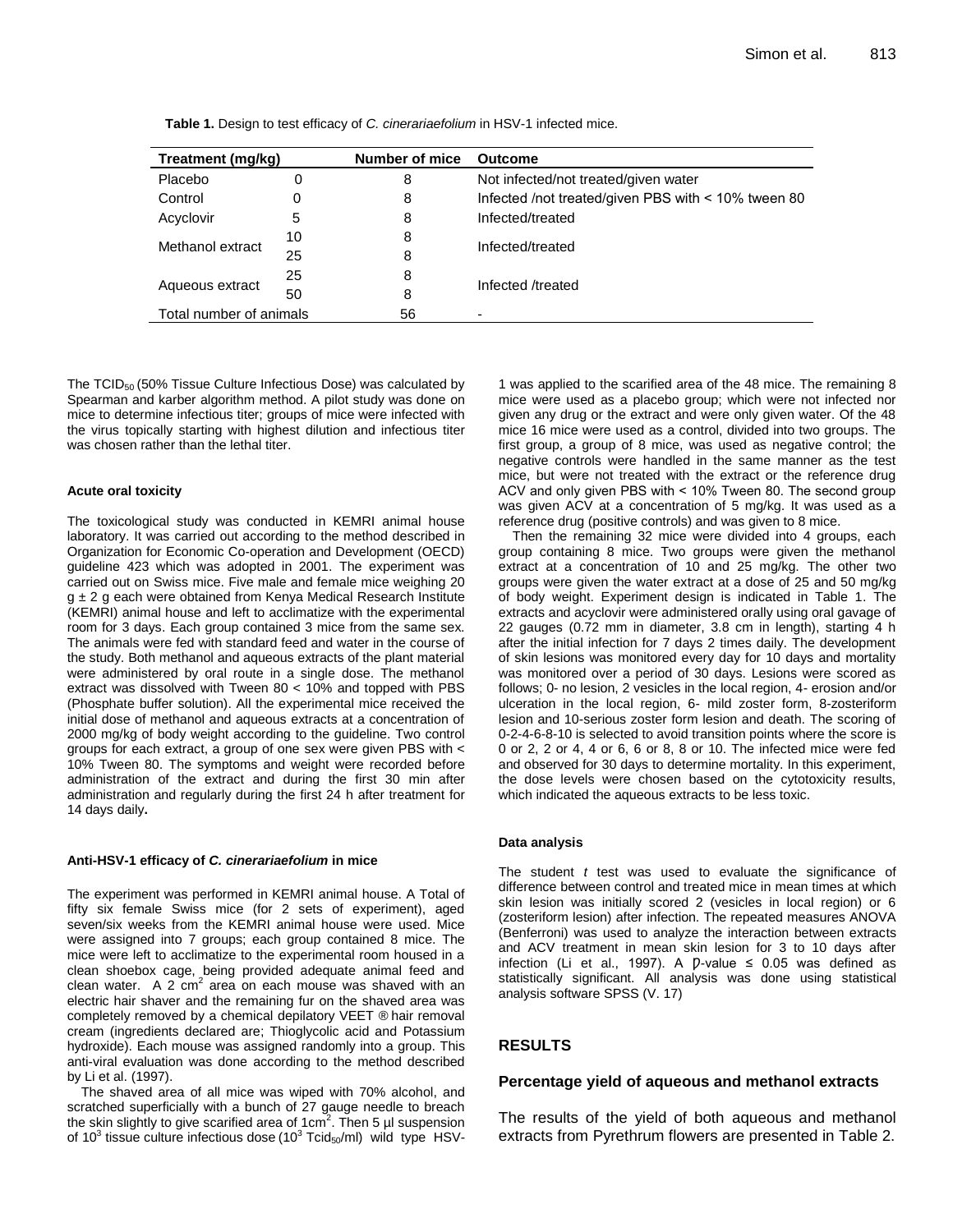| <b>Medicinal plant</b> | Dry weight (g)           | Freeze dry weight (g)        | Percentage yield (%) |
|------------------------|--------------------------|------------------------------|----------------------|
| Aqueous extract        | 200                      |                              | 6.5                  |
| -                      | $\overline{\phantom{0}}$ | Rotary-evaporated weight (g) | -                    |
| Methanol extract       | 500                      | 65                           | 13                   |

**Table 2.** Percentage yield of aqueous and methanol extracts.

**Table 3.** Phytochemical screening of aqueous and methanol extract.

| <b>Secondary metabolites</b> | <b>Aqueous extract</b> | <b>Methanol extract</b> |
|------------------------------|------------------------|-------------------------|
| Alkaloids                    | $^{++}$                | $^{++}$                 |
| Flavonoids                   | $^{+++}$               | $^{++}$                 |
| Phenols                      | $^{++}$                | $^{++}$                 |
| Saponins                     | $^{+++}$               | $^{++}$                 |
| Tannins                      | $^{++}$                | $^{++}$                 |
| <b>Terpenoids</b>            | +++                    | ÷                       |

+++= deep color, ++= slight deeper, += faint color.

**Table 4.** Efficacy of aqueous and methanol extracts in mouse model.

| Treatment (mg/kg) |    |                            | Mean days $\pm$ S.D |                        |  |
|-------------------|----|----------------------------|---------------------|------------------------|--|
|                   |    | Score 2 <sup>A</sup>       | score $6^A$         | Mortality <sup>B</sup> |  |
| Control           | 0  | $3.25 \pm 0.35$            | $5.27 \pm 0.44$     | 0/8                    |  |
| Acyclovir         | 5  | $4.75 \pm 0.75$            | $7.83 + 1.51$       | 0/8                    |  |
| Organic extract   | 10 | $4.58^{\text{*}} \pm 0.57$ | $7.5 \pm 2.0$       | 0/8                    |  |
| Organic extract   | 25 | $3.83 \pm 0.83$            | $6.83 \pm 1.83$     | 0/8                    |  |
| Water extract     | 25 | $4.25 \pm 0.5$             | $5.0 \pm 0.0$       | 0/8                    |  |
| Water extract     | 50 | $3.67 + 0.57$              | $7.5 + 2.44$        | 0/8                    |  |

\*= Ƿ ≤ 0.05 (test vs. control by student *t* test). A= Mean times at which score 2 or 6 were first observed. B=Number of dead mice against total surviving mice, it was calculated on day 30.

Obtained yield for the aqueous extract was 6.5 and 13% for the methanol extract.

# **Phytochemical screening of aqueous and methanol extract**

Results for the phytochemicals present are represented in Table 3.

# **Acute oral toxicity results (LD<sup>50</sup> Determination, OECD 423 guideline)**

The results of acute oral toxicity tests are presented in Table 4. Upon receiving both extracts at a concentration of 2000 mg/kg, no mortality was observed. According to the results, the  $LD_{50}$  for both extracts in both the sexes is > 2000 mg/kg.

# **Anti hsv-1 efficacy of aqueous and methanol extracts in mice model**

After the initial infection, onset of the infection was observed as development of vesicles in a local region (score 2) on Day 3 for the controls and Day 4 for those given the ACV 5 mg/kg. For the test groups, vesicles on the local region (score 2) was observed on days 4 and 3 for those given the organic extract at a concentration of 10 and 25 mg/kg, respectively. For those mice that were given the aqueous extract, vesicles were observed on days 4 and 3 at a concentration of 25 and 50 mg/kg, respectively.

Mild zosteriform lesions (score 6) were observed on Day 5 and 7 for the controls and for those treated with ACV at 5 mg/kg, respectively, for the test groups, mild zosteriform lesions (score 6) were observed on Days 7 and 6 for those given organic extract at a concentration of 10 and 25 mg/kg, respectively. For the groups which were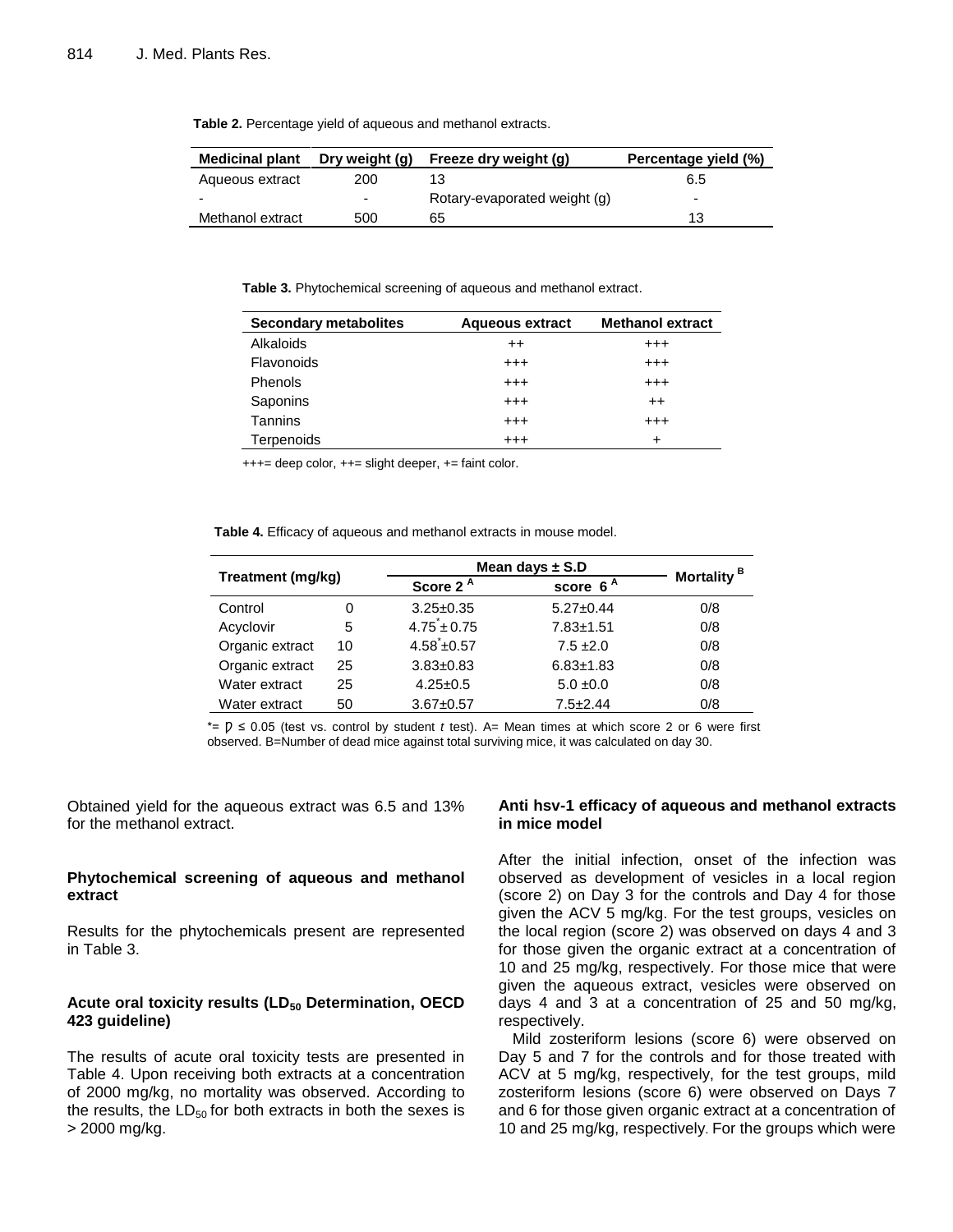

**Figure 1.** Interaction line plots for progression of HSV-1 infection in Swiss albino mice following oral treatments with aqueous extract of *Chrysanthemum Cinerariaefolium* (10 mg/kg, 25 mg/kg) and Acyclovir 5 m/kg,  $p ≤ 0.05$  Test Vs control by repeated measures ANOVA (Benferroni). Error bars are deviations within the mean of 8 mice in each group. A= significant.



**Figure 2.** Interaction line plots for progression of HSV-1 infection in Swiss albino mice following oral treatments with methanol extract of *Chrysanthemum Cinerariaefolium* (10 mg/kg, 25 mg/kg) and Acyclovir 5 m/kg, ( $p ≤ 0.05$  Test Vs. control by repeated measures ANOVA (Benferroni). Error bars are deviations within the mean of 8 mice in each group. A= Significant..

were given the aqueous extract at a concentration of 25 mg/kg mild zosteriform lesions was observed in Day 5 and for those which were given 50 mg/kg mild zosteriform lesions was observed on day 7. In both experiments there was no progression to a Sever mild zosteriform lesion and no mortality was observed up to the 30th day. Figure 1 displays the interaction of the line plots for progression of HSV-1 infection in mice, following oral treatments with aqueous extract at 25 and 50 mg/kg. The

progression of infection in mice treated with 25 mg/kg was similar to that of control. The 50 mg/kg treatment kept the progression of infection the same as those which

were given Acv at 5mg/kg and the influence was significant ( $p \le 0.05$  test Vs control by repeated measures ANOVA (Benferroni), but when the treatment was stopped at the 7th day there was an upsurge in the progression of the infection. Figure 2 displays the interaction of the line plots for progression of HSV -1 infection in mice*.* Following oral treatment with the methanol extract at a concentration of 10 and 25 mg/kg, there was significant delay (P≤ 0.05) in the progression of the infection in comparison to the control. By repeated measures ANOVA (Benferroni) as does the acyclovir at 5 mg/kg. But upon withdrawal on the 7th day infection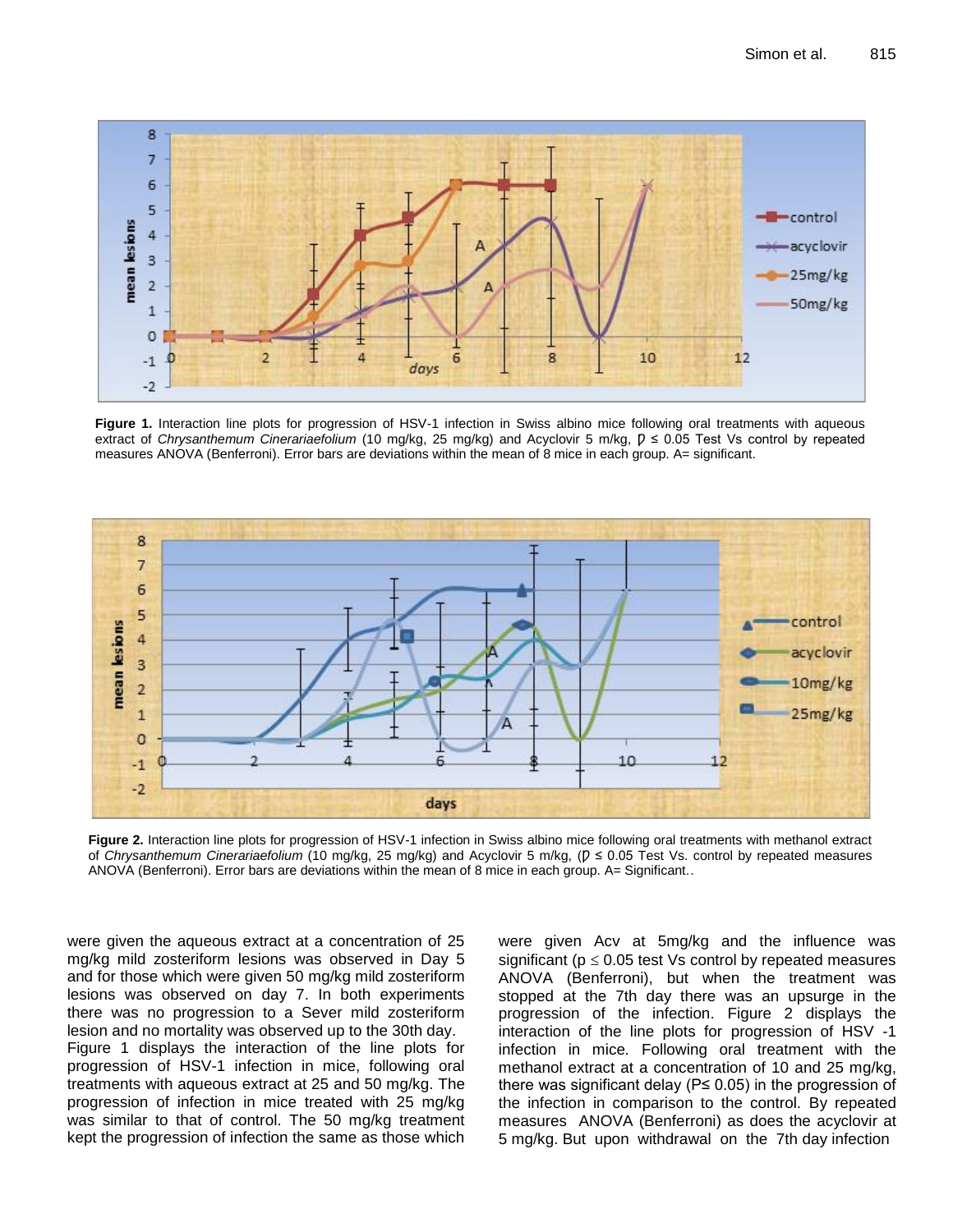progressed.

# **DISCUSION**

*C. cinerariaefolim* (Pyrethrum) plants are well known for their insecticidal properties. It contains active insecticidal compound known as Pyrethrins (Morris et al., 2006). There are different varieties in the world, in this study the Kenya grown variety was tested for its anti-viral activity against HSV-1 in mice. According to previous studies (USEPA, 1994), Pyrethrins which are extracted from this plant showed no observable adverse effects at a concentration of 686 and 834 mg/kg in both male and female mice, respectively.

In this study, mice were given orally the total extract of both aqueous and methanol at a concentration of 2000 mg/kg, and no mortality was observed. Increase in heart beat in some mice was noticed during the first 20 min*.* According to a previous study (Rao et al., 1973; Sashida et al., 1983) flavonoid, fatty acids (Head, 1968) and essential oils (Saggar et al., 1997) were identified in Pyrethrum plant.

In this study aqueous and methanol extracts of Pyrethrum were screened for the presence of secondary metabolites even though the technique used in this experiment is qualitative analysis, both extracts were tested positive for the presence of secondary metabolites: alkaloids, flavonoids, phenols, saponins, tannins and terpenoids. These secondary metabolites from other plants have shown bioactivity, as it is indicated elsewhere were flavonoids (Pengsuparp et al., 1995) and alkaloids (McMahon et al., 1995) contain anti-HSV activity.

According to the study done by Sassi et al. (2008), *C. trifurcatum* grown elsewhere exhibited *in vitro* anti-HSV activity, also, Stanberry et al. (1986) indicated, Pyrerhrins the active insecticide from C. *cinerariaefolim* exhibited *in vitro* anti HSV activity. In this study also both extracts when tested for their effect on HSV-1 *in vivo* in mouse model at different concentrations, showed an activity that might be attributed to the presence of the secondary metabolites, the methanol extract at 10 mg/kg delayed onset of infection significantly, as does the reference drug (ACV 5 mg/kg). Both dose levels of the methanol extract delayed progression of infection significantly as does the reference drug, and kept the infection to its minimum level, but upon withdrawal of the extract on the 7th day there was progression of infection unlike the reference drug which was seen to contain the infection. The Aqueous extract at 50 mg/kg was also observed to contain progression of infection significantly, but upon withdrawal of the extract on the  $\overline{7}^{\text{th}}$  day the infection progressed. For both extracts, the initial onset of lesions were seen to be delayed at the lower concentration, while there was a delay on the initial score of zoster formation at the higher concentration for both extracts. The reason for this cannot be predicted in this study. In this experiment no mortality was observed in all the groups,

this is because the infectious titer of the virus was chosen rather than the lethal titer.

# **Conclusion**

In this study, *C. cinerariaefolim* tested positive for the presence of secondary metabolites. It also demonstrated a significant anti HSV -1 activity. It is therefore recommended that, further study is required for its mode of action. Also, this plant extract should be tested on those emerging Acyclovir resistant strains and on other members of the family *Herpesviridae* which are also concern for a public health.

# **Conflict of Interests**

The authors have not declared any conflict of interests.

#### **ACKNOWLEDGEMENTS**

The authors give special thanks to the director of Kenya Medical Research Institute (KEMRI), the director of the Center for Traditional Medicine and Drug Research (CTMDR) and all the staff members of CTMDR.

#### **REFERENCES**

- Anzivino E, Fioriti D, Mischitelli M, Bellizzi A, Barucca V, Chiarini F, Pietropaolo V (2009). Herpes simplex virus infection in pregnancy and in neonate: status of art of epidemiology, diagnosis, therapy and prevention. Virol. J. 6:40.
- Awoyinka OA, Balogun IO, Ogunnowo AA (2007). Phytochemical screening and In vitro bioactivity of *Cnidoscolus aconitifolius*  (Euphordiaceae). J. Med. Plants Res. 1(3):63-65.
- Chen Y, Scieux C, Garrait V, Socié G, Rocha V, Molina JM, Thouvenot D, Morfin F, Hocqueloux L, Garderet L, Espérou H, Sélimi F, Devergie A, Leleu G, Aymard M, Morinet F, Gluckman E, Ribaud P (2000). Resistant herpes simplex virus type 1 infection: an emerging concern after allogeneic stem cell transplantation. Clin. Infect. Dis. 31:927-935.
- Christophers J, Clayton J, Craske J, Ward R, Collins P, Trowbridge M, and Darby G (1998). Survey of resistance of herpes simplex virus to acyclovir in Northwest England. Antimicrob. Age Chemother. 42:868- 872.
- Coen DM, Schaffer PA (1980). Two distinct loci confer resistance to acycloguanosine in herpes simplex virus type 1. Proc. Natl. Acad. Sci. USA 77:2265-2269.
- Connolly SA, Jackson JO, Jardetzky TS, Longnecker R (2011). Fusing structure and function: a structural view of the herpes virus entry machinery. Nat. Rev. Microbiol. 9(5):369-381.
- Cox C (2002). Insecticide fact sheet, pyrethrin/pyrethrum. J. Pestic. Reform 22(1):14-20.

[https://d3n8a8pro7vhmx.cloudfront.net/ncap/pages/26/attachments/or](https://d3n8a8pro7vhmx.cloudfront.net/ncap/pages/26/attachments/original/1428423441/pyrethrinspyrethrum.pdf?1428423441) [iginal/1428423441/pyrethrinspyrethrum.pdf?1428423441](https://d3n8a8pro7vhmx.cloudfront.net/ncap/pages/26/attachments/original/1428423441/pyrethrinspyrethrum.pdf?1428423441)

- Greenhill M (2007). Pyrethrum production: Tasmanian-success story. Chron. Horticult. 47(3):5-8.
- Head SW (1968). Fatty acid composition of extract from Pyrethrum flowers (*Chrysanthemum cinerariaefolium*). J. Agric. Food Chem. 16:762-765.
- Herpetic Eye Disease Study Group (1998). Acyclovir for the prevention of recurrent herpes simplex virus eye disease. Herpetic Eye Disease